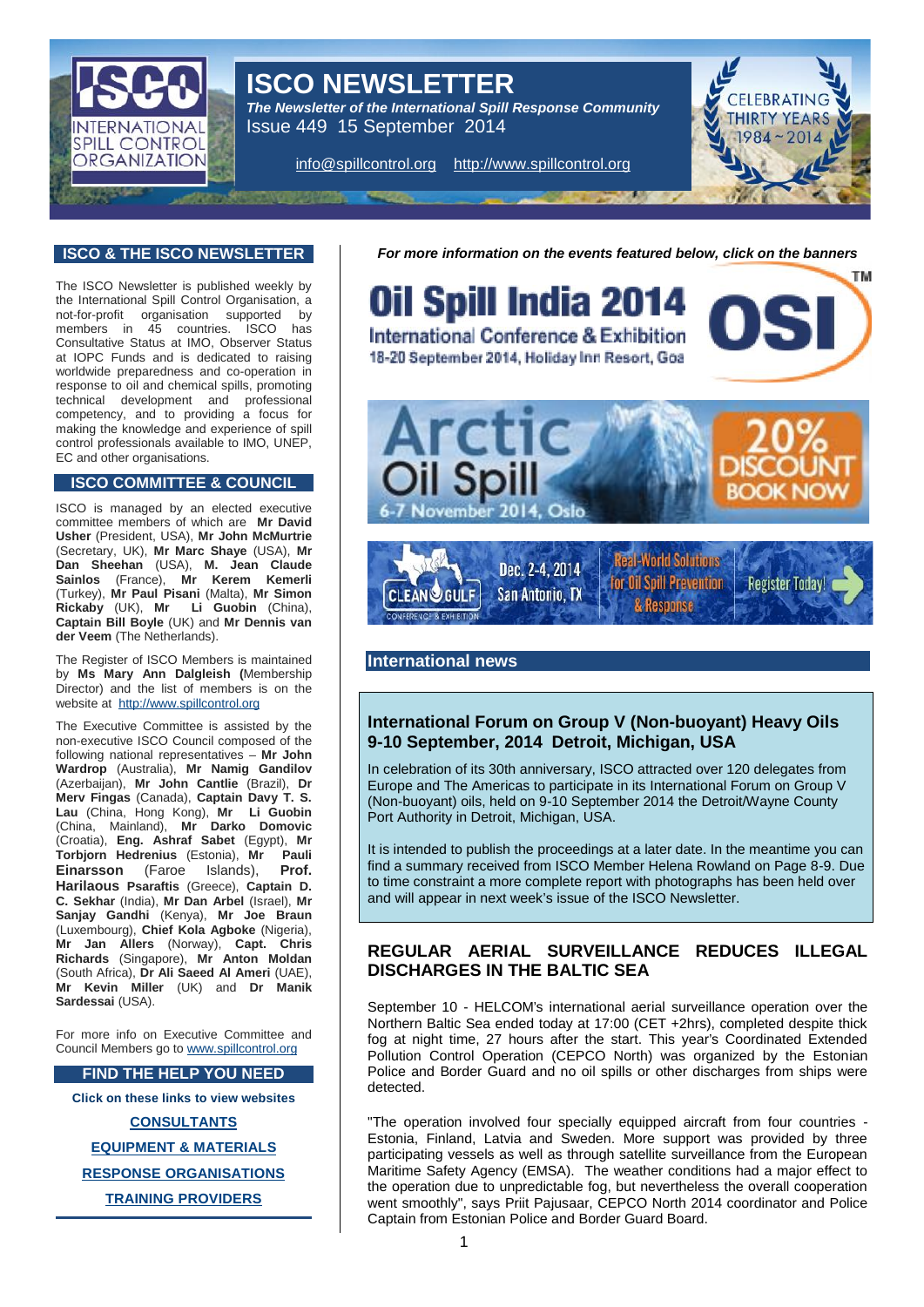## BECOME A MEMBER OF ISCO

Enjoy all the benefits of membership of this worldwide organization and support the continuing publication of the ISCO<br>Newsletter Application Form **[Application Form](http://www.spillcontrol.org/index.php/2013-02-05-10-50-47/membership-application)** 

## PROFESSIONAL MEMBERSHIP

Advance your career by gaining Professional Recognition

Professional recognition is a visible mark of quality, competence and commitment, and can give you a significant advantage in today•s competitive environment.

All who have the relevant qualifications and the required level of experience can apply for Professional Membership of ISCO.

The organization offers independent validation and integrity. Each grade of membership reflects an individual•s professional training, experience and qualifications.

You can apply for Student Membership,<br>Associate Membership (AMISCO), Associate Membership (ASSociate Membership (AMISCO) MEMBERSHIP (MISCO) OR FELLOWSHIP (FISCO).

[All about Professional Membership](http://www.spillcontrol.org/index.php/2013-02-05-10-50-47/professional/about-professional-membership) [Application Form](http://www.spillcontrol.org/index.php/2013-02-05-10-50-47/professional/application-form)

To receive the free ISCO Newsletter

Go to [http://www.spillcontrol.org](http://www.spillcontrol.org/) and enter your name and email address in the Registration Form (located on the right hand side of the home page) then click on ,SUBSCRIBEf

International news (continued)

## International news (continued)

Such high-intensity operations supplement the regular aerial control operations in the region which aim at creating a realistic picture of the level of compliance to the anti-pollution regulations in the Baltic area. The purpose is also to gather evidence of infringements and, if possible, to catch polluters red handed.

"Pollution surveillance has a substantial preventive effect on the illegal oil discharges. All HELCOM states should ensure sufficient support and funds for surveillance, in order to respect the HELCOM precautionary principle as well as the commitments of the Helsinki Convention through regular pollution control. Moreover, the persistent efforts of the HELCOM Response Group deserve credit for the decreasing trend not only in the number of oil discharges in the Baltic, but also in their volume," says Harry Liiv, Chair of HELCOM.

Since the timing of the HELCOM CEPCOs is randomly selected, the operation is intense and strictly confidential until the entire operation is over, it reflects the realistic situation of discharges in the Baltic Sea.

CEPCO operations have several objectives, such as to survey continuously high density traffic areas with a high risk of illegal discharges; identify and catch the polluters; practise communication between aircraft, patrol vessels and the Command Centres involved; improve cooperation between countries; and exchange experiences between crews.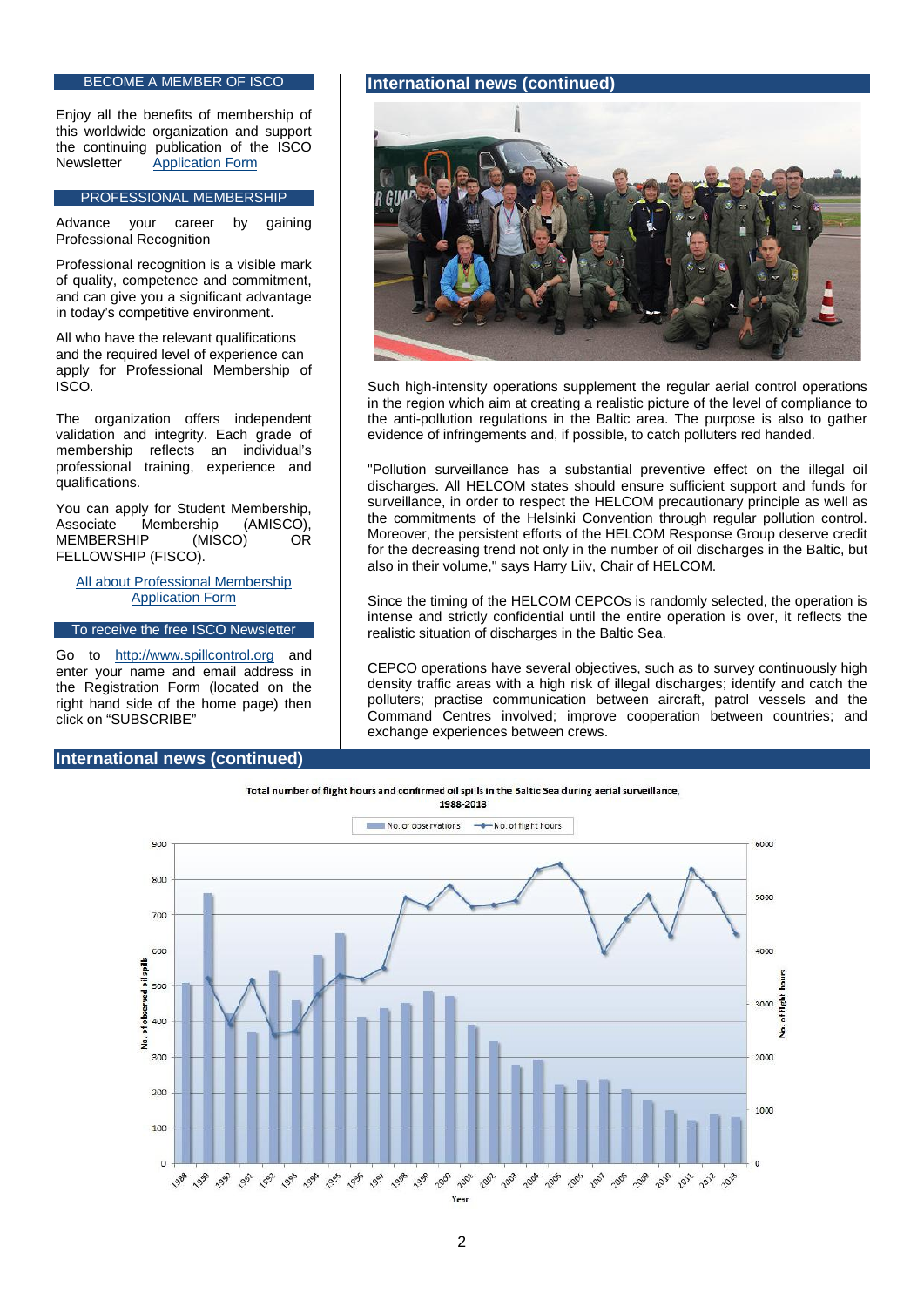## International news (continued)

HELCOM member states carry out several cross-border surveillance operations annually. CEPCO flights (Mini CEPCO at least 12 hours; CEPCO at least 24 hours; Super CEPCO several days) contribute to the Baltic Sea marine protection according to HELCOM's principles. The operation supports national aerial surveillance by detecting polluters who might not be otherwise identified. The intensity of CEPCOs enable a realistic estimation of the total number of oil spills over the Baltic Sea during a randomly selected time. In addition, helicopters, patrol vessels as well as the EMSA CleanSeaNet oil spill detection service enhance the coverage.

In 2013, a total of 130 mineral oil spills were detected in the Baltic Sea during aerial surveillance, which is around the same as in the two previous years. The total estimated volume of detected discharges was lower than ever, with 11 m3. Alarmingly, the total hours of aerial surveillance in 2013 in the HELCOM area sank by 15 % from 2012. To reach the Baltic Sea Action Plan objective of no illegal spills in the Baltic Sea by 2021, there is a need for adequate surveillance also in the future by all HELCOM countries and especially as the number of observations of other harmful discharges than oil has increased.

The Informal working group on aerial surveillance [\(IWGAS\)](http://www.helcom.fi/helcom-at-work/groups/response/iwgas), as part of the HELCOM RESPONSE cooperation is responsible for joint aerial surveillance as well as for co-ordination of the satellite based oil spill surveillance and evaluation of its results and operational effectiveness.

This report was received from The Baltic Marine Environment Protection Commission, usually referred to as the Helsinki Commission (HELCOM), an intergovernmental organisation of the nine Baltic Sea coastal countries and the European Union working to protect the marine environment of the Baltic Sea from all sources of pollution and to ensure safety of navigation in the region. [Source Document, including contacts for more info](http://helcom.fi/news/Pages/Regular-aerial-surveillance-reduces-illegal-discharges-in-the-Baltic-Sea.aspx)

Download here: [Annual 2013 HELCOM report on illegal discharges observed during aerial surveillance](http://www.helcom.fi/Lists/Publications/HELCOM report on Illegal discharges observed during aerial surveillance in 2013.pdf)

## Incident reports from around the world

# GREECE: PHOTOS SHOW BULKER GROUNDING

September 8 - New photos from the Hellenic Coast Guard show the MV Ince Inebolu bulk carrier hard aground in Greece.

The Turkish-flagged vessel ran aground on September 5 on the eastern shore of the island of Astypaleas in the South Aegean Sea while sailing from the port of Yemen to Russia. The 52,372 DWT vessel was unladen at the time of grounding.

The Master reported that the vessel•s forepeak extends inland by 4.5 meters. The vessel is carrying 1,388 metric tons fuel oil, 70 metric tons of diesel and 24,610 liters of lube oil, according to the Coast Guard and translated from Greek.

So far there have been no reports of pollution. gCaptain [Read more](http://gcaptain.com/photos-show-bulker-grounding-greece/) Update: [Bulk Carrier Ince Inebolu Refloated](http://gcaptain.com/bulk-carrier-ince-inebolu-refloated-greece/)

# USA: CREWS CAP OIL SPILL IN TYLER CO., CLEAN-UP EFFORT CONTINUES

September 8 - Crews in Tyler County have managed to cap an oil spill that occurred on Sept. 1.

Tyler County emergency management coordinator Dale Freeman said that on Friday workers capped an oil well near County Road 3725 that blew out and started spilling a mixture of oil, gas, water, and mud. Freeman said crews are still continuing with their clean-up efforts. 9KTRE Re[ad more](http://www.ktre.com/story/26479642/crews-cap-oil-spill-in-tyler-co-clean-up-effort-continues)

# USA: CREWS CONTINUE OIL SPILL CLEANUP NEAR YATESVILLE LAKE , KENTUCKY

September 8 - The cleanup continues of an oil spill that happened over the weekend in Lawrence County, Ky.

The spill happened at a road construction site on Kentucky 32 near Yatesville Cemetery on Saturday

Lawrence County Emergency Management says the spill happened from a used oil tank at the site. WSAZ News R[ead more](http://www.wsaz.com/news/headlines/Crews-Continue-Oil-Spill-Cleanup-Near-Yatesville-Lake-274364041.html)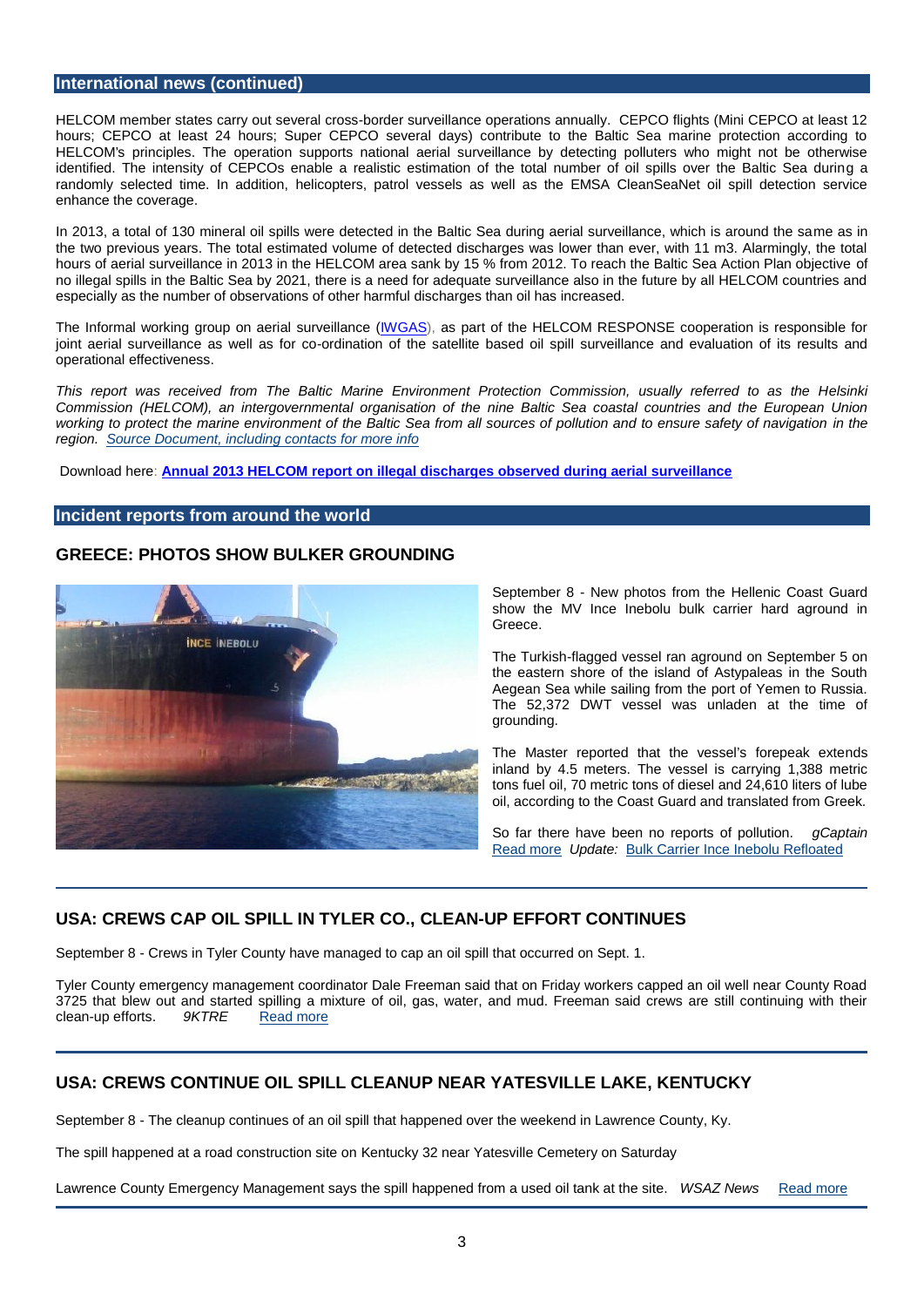# USA: BP CLEAN UP UNDERWAY FOR FUEL LEAK AT PORT NEWARK

September 9 - Crews at BP•s Port Newark facility have been cleaning up a spill of diesel fuel " some of which may have found its way into Newark Bay, since July, according to officials from the company and the state Department of Environmental Protection.

The U.S. Coast Guard investigated several reports of a fuel sheen spotted in Port Newark Channel, and determined that a storm drain located on property owned by the Port Authority and leased by BP was the likely source, according to Charles Rowe, a public affairs officer for the New York sector.

Investigators found fuel leaching into the drain from saturated soil, and traced the leak to one of six 10-inch pipelines the company uses to transfer diesel fuel at the facility, said Scott Dean, a BP spokesman.

Larry Hajna, a DEP spokesman, said that roughly 7,500 gallons of fuel have been recovered from the facility, where a clean up has been underway for several weeks. It is unclear how much fuel made its way into the water. NJ.com Rea[d more](http://www.nj.com/news/index.ssf/2014/09/bp_clean_up_underway_for_fuel_leak_at_port_newark.html)

## Other news reports from around the world

## NEWS REPORTS FROM USA

September 8 - DEP plans to tailor chemical tank inspections

Randy Huffman (right), secretary of the Department of Environmental Protection, explains his agency€s work to implement the chemical storage tank bill at an interim meeting of the Legislative Joint Committee on the Judiciary. Senate Judiciary Committee Chairman Corey Palumbo (left), D-Kanawha, was among legislators on hand.

Department of Environmental Protection officials plan to announce as early as Tuesday a proposed rule outlining a focused plan for mandated inspections of thousands of chemical storage tanks across West Virginia and " Tomblin administration officials hope " ease concerns about implementation of the state•s new tank safety law.DEP Secretary Randy Huffman briefed lawmakers on the plan at the start of a series of legislative interim meetings in Charleston on Monday.

Critics of the new law had hoped Gov. Earl Ray Tomblin would use the scheduled interims for a special session to move back a key compliance deadline mandated by SB 373, which passed in the wake of the January chemical leak at Freedom Industries and the ensuing Kanawha Valley water crisis.Huffman said the DEP•s proposed interpretive rulef will set up three levels of tanks, based on tank location, size and the material contained, and allow different scopes of inspection by tank owners for purposes of meeting a Jan. 1, 2015, deadline for inspections and safety certifications. Gazette Mail Re[ad more](http://www.wvgazette.com/article/20140908/GZ01/140909330)

September 12 - Crude -by-rail: One federal inspector oversees all California's railroad bridges, no state oversight

As concerns grow over aging rail infrastructure, earthquake readiness and a dramatic increase in crude oil shipments by train, state railroad regulators are scrambling to hire their first-ever railroad bridge inspectors -- two of them.

Once they are hired, the California Public Utilities Commission plans to create a state railroad bridge inventory to determine which are most at risk. That's right -- neither the state nor federal government has a list of railroad bridges for California or the rest of the country. Until that happens, the safety of California's thousands of railroad bridges -- key conduits that carry people and hazardous materials over environmentally sensitive ecosystems and near urban areas -- is left up to rail line owners and a single federal inspector who splits his time among 11 states.

As concerns grow over aging rail infrastructure, earthquake readiness and a dramatic increase in crude oil shipments by train, state railroad regulators are scrambling to hire their first-ever railroad bridge inspectors -- two of them.

Once they are hired, the California Public Utilities Commission plans to create a state railroad bridge inventory to determine which are most at risk. That's right -- neither the state nor federal government has a list of railroad bridges for California or the rest of the country. Until that happens, the safety of California's thousands of railroad bridges -- key conduits that carry people and hazardous materials over environmentally sensitive ecosystems and near urban areas -- is left up to rail line owners and a single federal inspector who splits his time among 11 states. Contra Costa Times Read more inspector who splits his time among 11 states. Contra Costa Times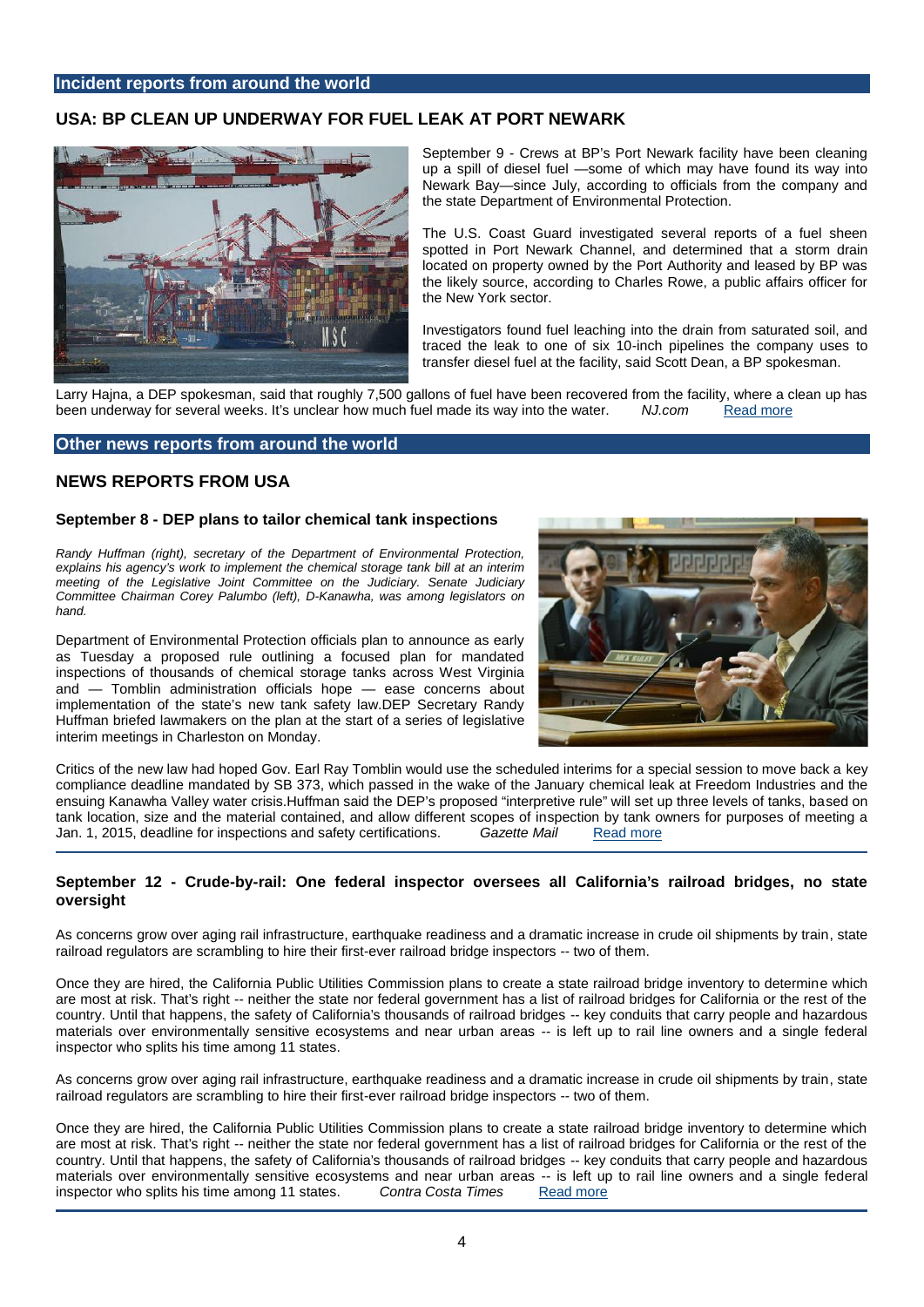# NEWS REPORTS FROM CANADA

September 5 - Ottawa seeks to map ocean floor off B.C. coast as oil - spill precaution

Photo: Fisheries and Oceans Canada wants to map the ocean floor off the B.C. coast, including Haida Gwaii (pictured), as a precaution against potential oil spills. Photograph by: Frank Wolf , PROVINCE

Fisheries and Oceans Canada is looking for someone to map the ocean floor near the British Columbia coast, an area it says could be affected by spills with the expected increase in tanker traffic.

The department issued a request for proposals Friday for initial steps toward mapping the inlets, islands, reefs and intertidal areas of the Haida Gwaii archipelago, and the Queen Charlotte and Johnstone straits.

DFO also wants an update to the existing map of the Strait of Georgia,<br>between, the mainland and Vancouver Island. The Province between the mainland and Vancouver Island. [Read more](http://www.theprovince.com/Ottawa+seeks+ocean+floor+coast+spill+precaution/10178389/story.html)

September 10 - Oil spill clean -up could take five years: study

As crews head out on the water today to simulate an oil spill on Burrard Inlet, we•re learning more about what would happen if there was ever a pipeline rupture into the Fraser River.

A new study from Kinder Morgan, the company behind the \$5.4-billion Trans Mountain pipeline project, suggests the environmental damage would be great. It predicts if there were to be a spill; the clean-up would take up to five years. News1130 R[ead more](http://www.news1130.com/2014/09/10/oil-spill-clean-up-could-take-five-years-study/)

#### September 12 - Enbridge's Line 9 pipeline reversal plan not OK'd by Montreal

Photo: Denis Coderre, speaking as the head of the Montreal Metropolitan Community, says that Enbridge has failed to inform the region about how it plans to protect waterways and what its emergency plan is in case of spills or cracks. (CBC)

Denis Coderre, Montreal's mayor and head of the Montreal Metropolitan Community, says Enbridge has not met all 30 conditions set out to earn his approval on the controversial Line 9 pipeline project.

Enbridge wants to reverse the flow of Line 9, a 639-kilometre stretch of pipeline between Sarnia, Ont. and Montreal.

Right now, Line 9 runs from Montreal to Sarnia, but Enbridge wants to reverse the flow to bring Albertan crude oil to Montreal refineries. CBC News [Read more](http://www.cbc.ca/news/canada/montreal/enbridge-s-line-9-pipeline-reversal-plan-not-ok-d-by-montreal-1.2764660)

# NEWS REPORTS FROM UK

September 12 - ECDIS Assisted Grounding Investigated

The UK Marine Accident Investigation Branch has released its report on the grounding of the chemical tanker, Ovit, on the Varne Bank in the Dover Strait on 18 September 2013.

In the early morning of 18 September 2013, the Malta registered chemical tanker, Ovit, carrying a cargo of vegetable oil, ran aground on the Varne Bank in the Dover Strait. The vessel remained aground for just under three hours; there were no injuries and damage to the vessel was superficial. There was no pollution.

Ovit•s primary means of navigation was an electronic chart display and information system (ECDIS) and analysis of this system, its installation, training and operation form the backbone of this report.

[The full report can be read](http://www.maritime-executive.com/article/ECDIS-Assisted-Grounding-Investigated-2014-09-12) [here.](http://www.maib.gov.uk/cms_resources.cfm?file=/OvitReport.pdf) The Maritime Executive R[ead more](http://www.maritime-executive.com/article/ECDIS-Assisted-Grounding-Investigated-2014-09-12)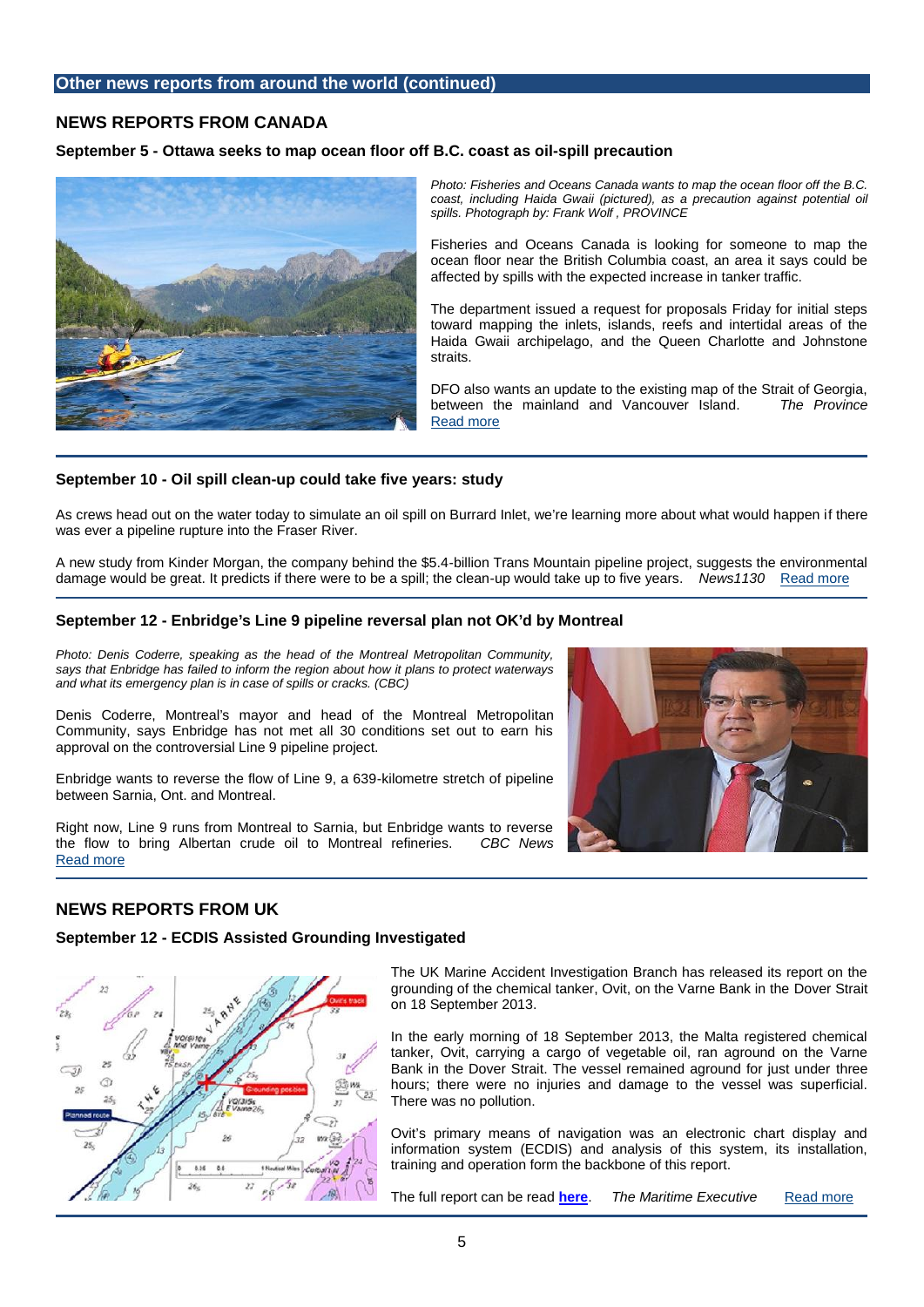# NEWS REPORTS FROM INDIA

September 7 - Within six months, Mumbai harbour to have facilities to combat o il spills of up to 700 tonnes

Within six months, the Mumbai harbour will have facilities to combat oil spills of up to 700 tonnes as the contract to provide the facility was awarded to M/s Sadhav Shipping Ltd by Mumbai Port Trust (MbPT) recently.

Under the tier-1 facility, the agency will set up a round-the clock oil spill response (OSR) centre for five years at Jawahar Dweep, an island to the south of Elephanta Island.

Mumbai will be the first port to have an operational tier-1 OSR facility in the country, said MbPT officials. According to the National Oil Spill Disaster Contingency Plan (NOSDCP), all ports are required to maintain tier-I OSR facilities. The Indian Express R[ead more](http://indianexpress.com/article/cities/mumbai/within-six-months-mumbai-harbour-to-have-facilities-to-combat-oil-spills-of-up-to-700-tonnes/)

# NEWS REPORTS FROM CHINA

September 11 - First GI China technical seminar takes place in Yantai

The first International Oil Spill Response Technical Seminar was held in Yantai, China from 2-3 September 2014. This was the first event to be hosted under the framework of the Global Initiative (GI) China programme following its formal establishment in May 2014. The event, which IPIECA co-sponsored, attracted over 100 individuals from industry, government and academia as well as other subject matter experts, to share experiences and discuss oil spill preparedness and response in the context of China and abroad.

The seminar was followed by an IMO OPRC Level 3 training course on 4-5 September. Attended by over 50 individuals from government and industry, the training followed the format of the IMO OPRC model course for level 3 commanders of oil spill response, and covered a wide range of aspects related to oil spill planning, response and management. The training was delivered by IMO, ITOPF, China MSA & CNOOC.

Based on the rich dialogue and good attendance at both the seminar and training course over the course of the week, further activities will be planned for 2015 under the framework of the GI China. This report received from IPIECA <http://www.ipieca.org/>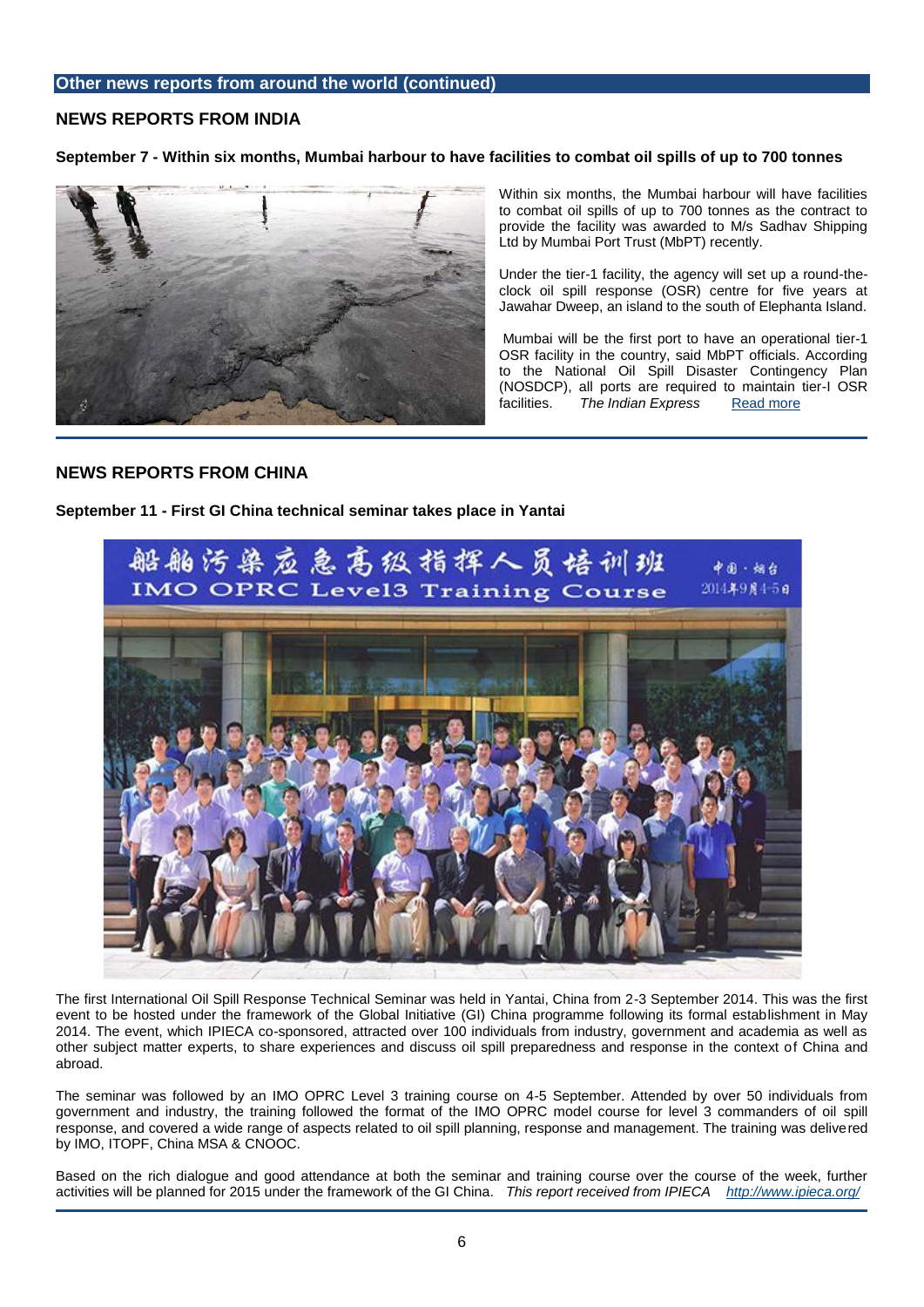# PAUL PISANI, MANAGING DIRECTOR, ALPHA BRIGGS (MEDITERRANEAN LTD., DIRECTOR, OSRA INTERNATIONAL LTD., MEMBER OF THE ISCO EXECUTIVE COMMITTEE.

ISCO Secretary, John McMurtrie, writes , It was with shock and great sadness that, while at the ISCO Forum in the USA, I learned via email from friends of the sudden and untimely death of Paul Pisani. At this time I have little information but understand he was taken ill while in London, was taken into hospital and did not survive an emergency operation. I got to know Paul well during a contingency planning project I undertook in Malta over 2009- 2010 and have continued to keep in touch with him. I shall greatly miss his friendship and cheerful camaraderieƒ.

Paul has been involved in the oil spill response industry since the mid ... 90srunning the AOST Group based in Malta and as MD of Alpha Briggs (Mediterranean) Ltd., a JV with the Briggs Group in Scotland. He was also Commercial Director of OSRA International Ltd., a joint venture company with operations in Malta, Tunisia, Libya, Egypt, Italy, Gibraltar, Turkey and Greece. OSRA is an international consortium of oil spill response companies providing a unified oil spill response service mainly in the Mediterranean.

Paul was elected a Member of the Energy Institute (then the Institute of Petroleum) in 1995 and elected a Fellow of the same Institute in 1998. In 2009 he was elected as a Member of the ISCO Executive Committee. He was also an active supporter of the Mediterranean Oil Spill Group (MOIG).

## People in the news

KAREN LUCAS APPOINTED AS NEW GENERAL MANAGER AND DIRE CTOR OF VIKOMA INTERNATIONAL; PETER TYLER JOINS TIDELAND SIGNAL AS MANAGING DIRECTOR AND SENIOR VICE-PRESIDENT.

> Oil Pollution and environmental technology company, Vikoma International Limited, has appointed a highly successful industry figure as its new General Manager and Director. Karen Lucas has taken on the role and will lead Vikoma•s day-to-day operations alongside the Vikoma Board.

> Karen joins Vikoma with over 20 years industry and management experience and a proven track record in business growth. A member of the chartered institute of certified accountants, she played a key role in the successful UK and international expansion of the Strainstall Group, a group specialising in the design and manufacture of load and stress monitoring systems for the Oil & Gas, Marine and Industrial fields within the UK and internationally.

Former Vikoma Managing Director, Peter Tyler, has been appointed as MD and SVP at Tideland Signal. Tideland Signal

Corporation (Tideland) delivers innovative aids to marine navigation products and services, and supports its customers with comprehensive technical assistance and after sales care.

In his new position Peter will still be working with Shipping, Ports, Harbours, and the Oil & Gas Industry.

He hopes to keep in contact with many of his friends in the spill industry and has no doubt he will cross paths with them in the future.

## ISCO News

# ISCO€S INTERNATIONAL FORUM ONGROUP V (NON-BUOYANT) OILS

Comment from ISCO Secretary, John McMurtrie €

The Forum was very successful due to the very high quality of the speakers and the ensuing discussions between speakers and delegates. Many of the speakers and attendees commented very favourably on the event, testifying on its usefulness in clarifying the problems, determining priorities and beginning to identify potential answers.

It should be on the record that this event would never have happened without the perception by ISCO President Dave Usher that something needed to be done to focus attention on the problems of response to sinking oils and need to develop answers.

It is planned to publish the proceedings at a later date. ISCO members and readers of the ISCO Newsletter will be kept informed.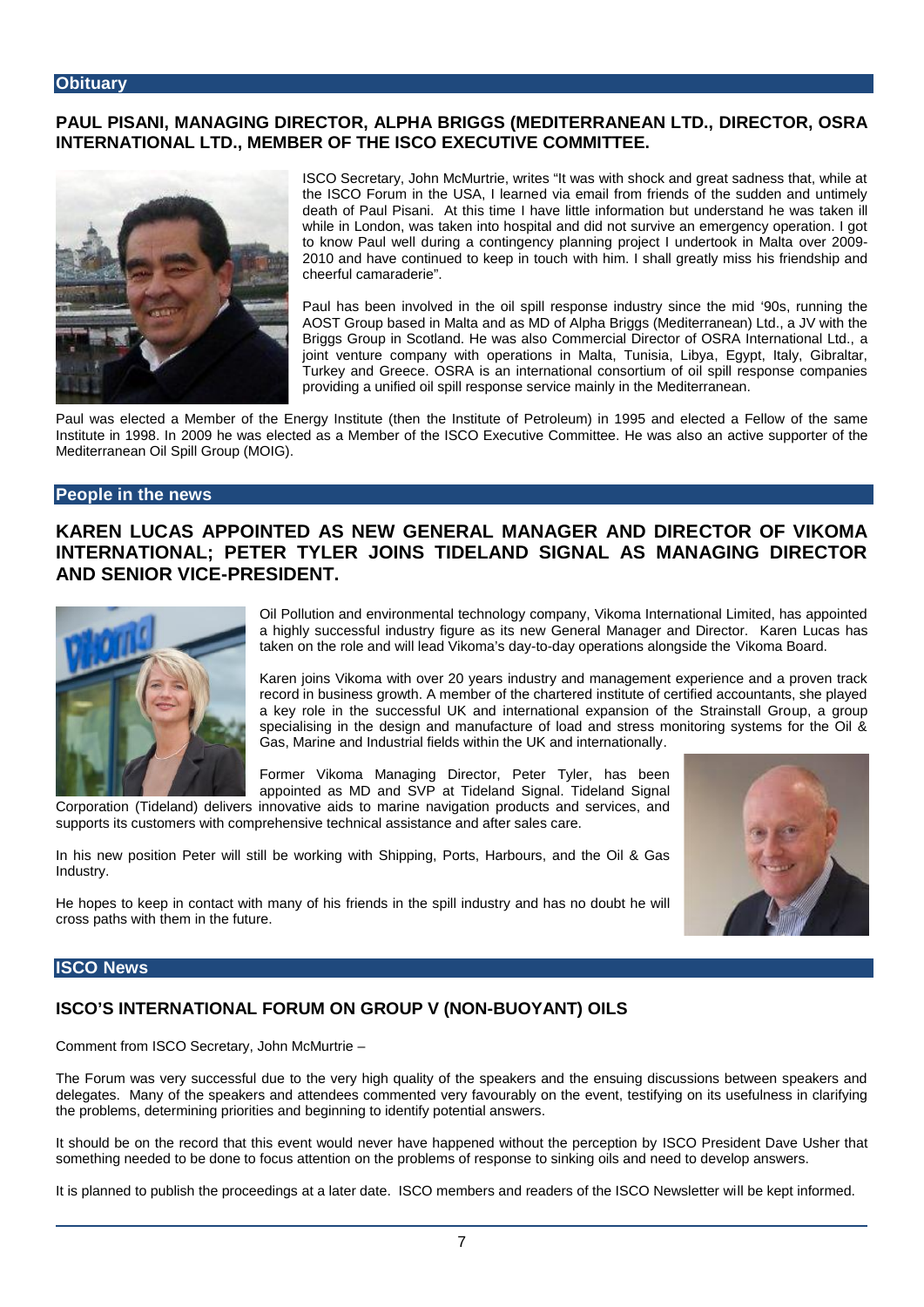## **ISCO News (continued)**

## **SUMMARY OF THE ISCO FORUM HELD IN DETROIT ON 9-10 SEPTEMBER 2014**

#### *Received on Sunday 14 September, with thanks to ISCO member Helena Rowland.*

In celebration of its 30th anniversary, ISCO attracted over 120 delegates from Europe and The Americas to participate in its International Forum on Group V (Non-buoyant) oils, held on 9-10 September 2014 the Detroit/Wayne County Port Authority in Detroit, Michigan, USA.

After opening remarks by David Usher, President of ISCO, Carl Levin, United States Senator and a member of the Great Lakes Task Force, addressed the group via video. In the context of national and global security, Levin applauded ISCO's proactive stance in facing the challenges of keeping our environment safe while meeting our energy needs.

Next, Rear Admiral Fred M. Midgette, 9th District US Coast Guard (USCG) Commander, set the stage for the underlying conference themes of coordination, communication, and collaboration with all stakeholders.

He noted the US is undergoing an "energy renaissance", which entails trade-offs and inherent risks in exploration, production, and transportation, storage and utilization of heavy oils, including oil sand products (OSPs).

Admiral Midgette urged us accept his call to action, getting people together to mitigate risk. "Prevention is the key, but OK is not good enough", he exhorted. "We need to get it right".

"Getting it right" entails collaboration by the scientific, technological, industrial, and regulatory communities. Best practices for dealing with heavy oils must account for their unique characteristics and properties, which vary significantly, both in freshwater and seawater.

The USCG enjoys positive relationships with all stakeholders, and plays a critical role to facilitate such coordination, with a laser focus on safety and environmental stewardship.

Following the opening plenary session, David Westerholm, NOAA Director, Office of Response and Restoration, moderated six sessions over two days. Over twenty experts presented papers on scientific findings, regulatory issues, production and transport, spill preparedness, spill management, and spill response.

Complete presentations will be available at a later date. A summary of the presentations is provided below.

#### **The Science and Research**

The Spill Response Industry is faced with augmenting "traditional" Spill Preparedness, Detection/Surveillance, Response Tactics, Recovery Methods and Techniques to meet the characteristics of sinking oils in the environment.

Fundamental to any such augmentation is a good scientific understanding of the characteristics of the material one is dealing with: fate and behavior, whether it will float or sink, and under what conditions, in calm or turbulent fresh and seawater.

The potential range of behavior, fate and treatment options for spills of OSP is less well understood than those for conventional heavy oils.

Unlike conventional oils, OSPs comprise two different components. The raw bitumen is too viscous to transport through pipelines. So, the bitumen is diluted with either condensate or synthetic crude oil to form "dilbit" or "synbit" engineered for pipeline transportation and use by refineries.

The physical properties and chemical composition of dilbit and synbit vary with where and how they are produced, refined, and the nature of the diluent. While some of this information is straightforward and available from industry sources, the behavior, fate, impacts and remediation options for these products when spilled is the subject of continuing research.

The products' density and viscosity vary with the diluent. Generally speaking, dilbit for export from Canada has a density about 0.93, so it floats when released into water, and may be flammable for a short time. Subsequently, at a rate dependent on temperature, exposure, and the nature of the diluent, the lighter component evaporates, and the heavier components sink.

Synbit, on the other hand, generally behaves more like conventional oil, and, except under extreme conditions, does not sink.

Depending upon the scenario, OSPs may float, remain suspended, or sink. Studies are underway to generate a database on a variety of oils considering such variables as effect of temperature, salinity, and water velocity.

Multiple entities including universities, CEDRE, private institutions, and governmental agencies are undertaking studies ranging in scale from bench and flume studies to the OHMSETT tank to observe and predict behaviors for droplets suspended in the water column and for stranded oil. Effects of mixing the oil with sand or sediment are also considered.

Little data exists on sunken oil movement along the bottom. However, parameters such as adhesion, erosion, the percent of lengthening and the bottom substrate effect are currently being studied with advanced techniques, including a GOPRO camera.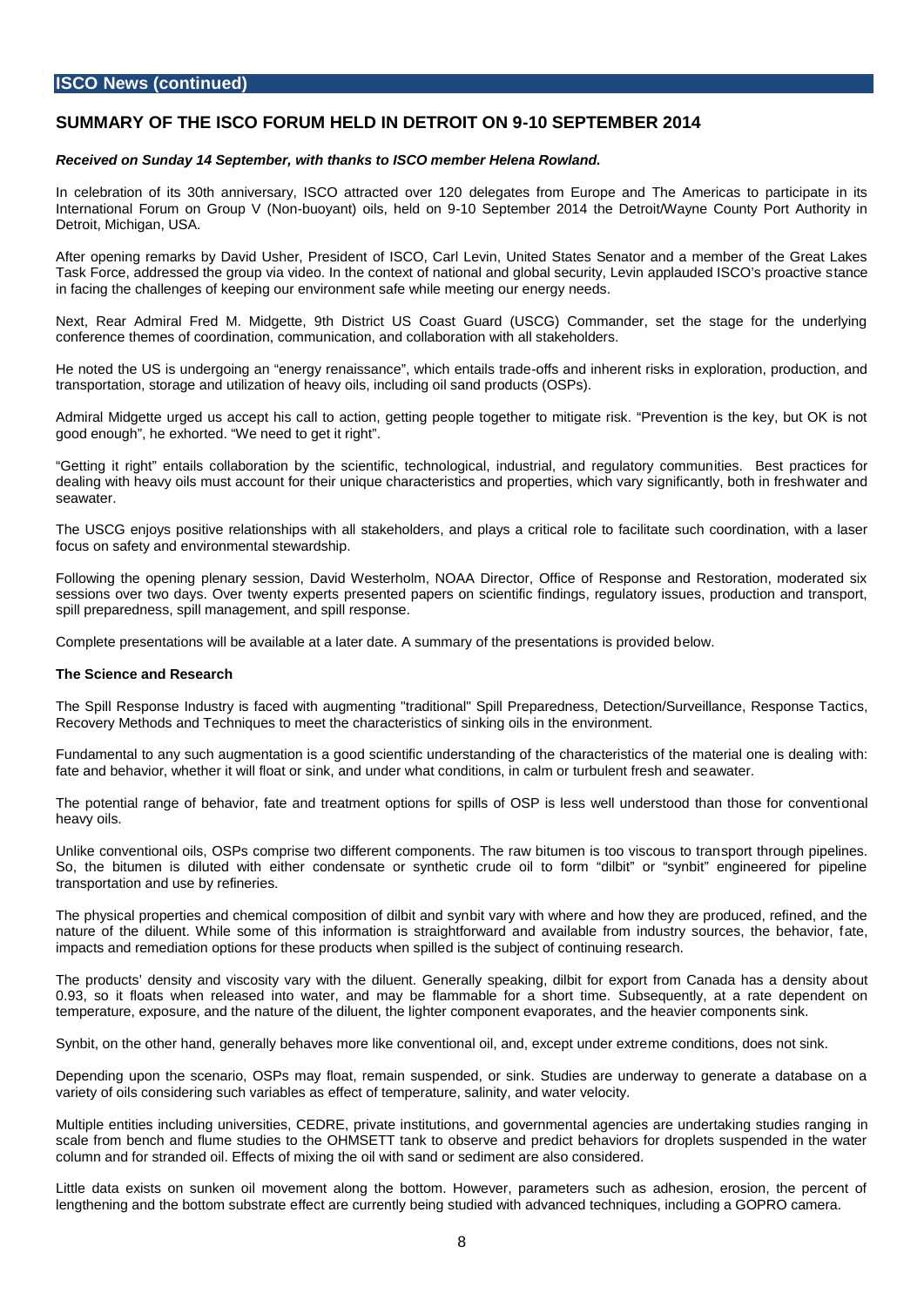# **ISCO News (continued)**

## **Case Studies and Lessons Learned: Response and Recovery**

Against this backdrop, conference participants heard a series of presentations elaborating case studies and "Lessons Learned" both from historic spill responses and the ongoing Kalamazoo incident.

Removal of spilled heavy oil can be challenging under certain circumstances. For OSPs the sunken heavy oil component may require response actions or equipment different from those for conventional spills. There may also be different ecological impacts.

In addition, OSPs presents new challenges, particularly with respect to public health and responder safety, e.g.,toxicity from benzene measured in the air. So, there is a need for increased air monitoring, and PPE. For divers, the PPE is especially situation specific

From an historical perspective of 16 known cases of high density oils, in light of availability, accessibility, and cost issues, low tech visual identification and traditional response methods such as SCAT teams, skimmers, sorbents, and application of heat to viscous oils predominate.

Standard response can be very labor intensive, however. More complex solutions such as ROVs and sonar have been tested and used, but even higher tech options, may produce less than optimum results if there is significant time lag or they are sensitive to sea state.

There do not currently exist robust and effective ways to remotely detect sunken oils. Recovery methods are complex and expensive. And there is a critical need for reliable and rapidly acquired and processed data in presentable format to support tactical strategies (Common Operating Picture).

Some of these applications include movement from side-scan to multi-beam sonar and aerial drone technologies to enhance situational awareness.

Every response is time critical. Ideally, the oil or substance can be kept inside and contained. Super-absorbent polymer products are being introduced to immobilize and localize spills while further measures are being assessed.

#### **Additional Speaker Recommendations included –**

- Additional R&D OSRO investment into heavy or submerged oil recovery would be beneficial;
- Develop new job aids as appropriate;
- Continue programs under PREP that ensure readiness;
- Conduct annual tabletop and full scale exercises that address OSP scenarios.
- Update contingency plans;
- Conduct formalized training activities specific to OSPs indicators; response considerations; response equipment;
- Revise regulations to include vessels carrying group V cargoes;
- Support the API workgroup;
- Remediate Underwater Legacy Threats;
- Perform outreach to community stakeholders, OSP transporters, and regulators;
- Further develop the gap methods of dealing with submerged oil in open-water scenarios.
- Regulatory Response

At the present time, no new USCG regulations are being proposed. However, contingency plans for Group V oils continue to be developed.

However, in light of increased product movement by rail , the US Pipeline and Hazardous Materials Safety Administration issued on 1 August 2014, Notice of Proposed Rulemaking. NO79FR45079, "Hazardous Materials: Oil Spill Response Plans for High-Hazard Flammable Trains" regarding enhanced tank rail car standards and operational controls, including rail integrity emergency response https://www.federalregister.gov/articles/2014/08/01/2014-17762/hazardous-materials-oil-spill-response-plans-for-high-hazardflammable-trains. Comments are requested by 30 September 2014.

Multiple levels of environmental regulations exist. Fines for spills are increasing and natural resource damage assessment are becoming more enhanced

#### **Next Steps**

ISCO greatly appreciates the forum speakers' and participants' sharing insights. A number of knowledge gaps were identified, and we look forward to continuing the constructive dialogue with all members to facilitate an even better understanding and develop best practices to address a continually changing landscape.

## **Additional comment and photographs will be published in next week's ISCO Newsletter**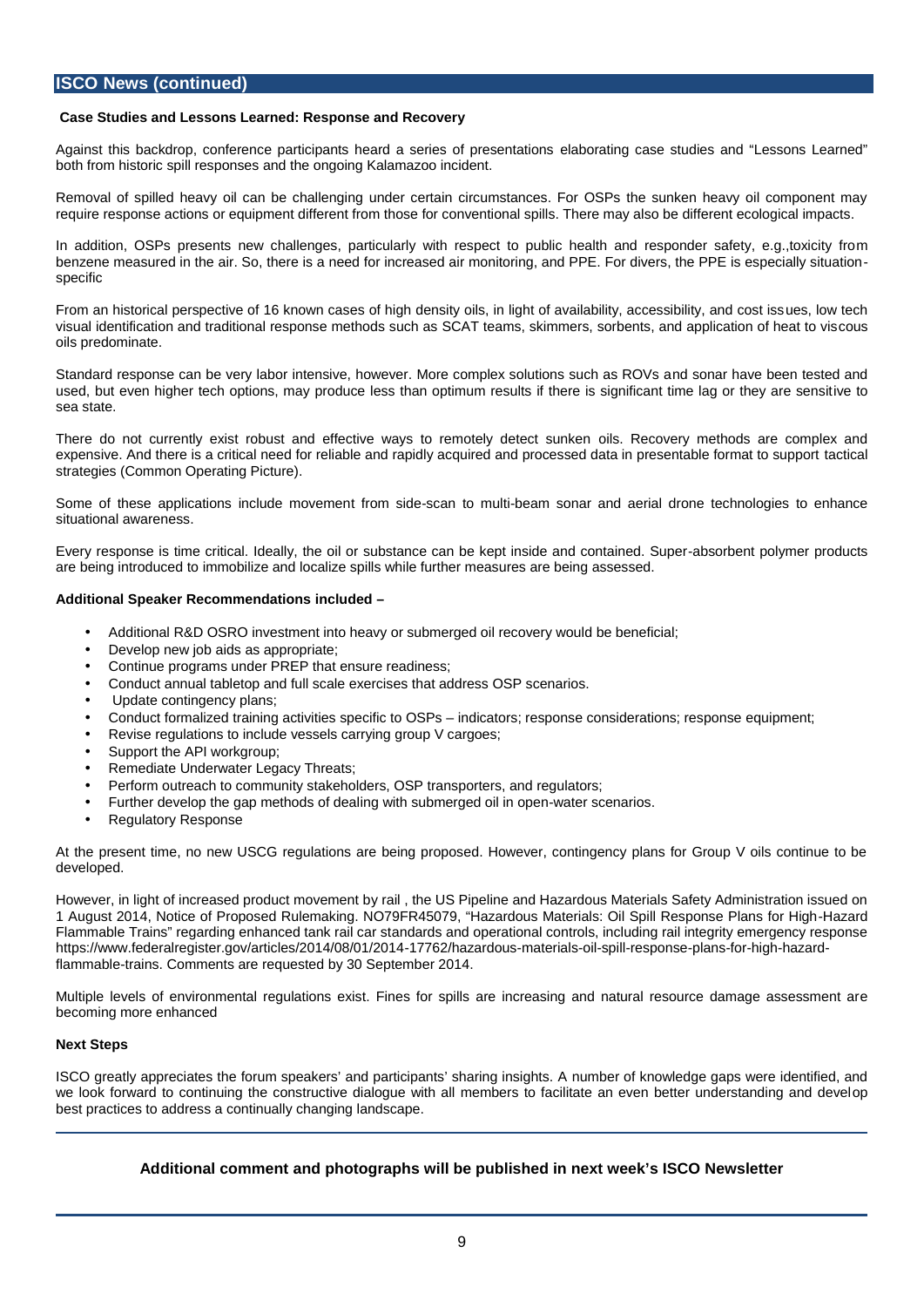## SCATMAN TOOLS TESTED WITH MAJOR OIL & GAS COMPANY AND OCEANEERING IN THE UK.

SCATMAN Tools were tested in oil spill exercise organized by a major oil and gas company in Southampton, UK, July 7-10. SCATMAN team collaborated with [Oceaneering International, Inc.](http://scatman.us3.list-manage2.com/track/click?u=b2cb5863a5fe69138320e7166&id=9cb51cc12c&e=952e7dcfe2) and integrated SCAT data collected with SCATMAN Mobile Applications into a COP (Common Operating Picture) viewer showing the overall status of the incident for response management team.

Co-operation with Oceaneering International, Inc.

Part of the exercise required demonstrating the capabilities of the SCATMAN Tools to publish a real-time SCAT (Shoreline Cleanup Assessment Technique) into the Common Operating Picture (COP) platform based on the ESRI ArcGIS architecture.

"The SCAT surveys were accomplished with a mobile device that supported location reporting, SCAT form updates, and photos. This capability allowed for rapid dissemination of the survey data and allowed the Incident Commander to view the current status of the spill cleanup in near real-time," says Mark Stevens, Director of Communications-OCS, Oceaneering International, Inc. "We are continuing cooperation with SCATMAN to deliver SCAT solutions for our customers."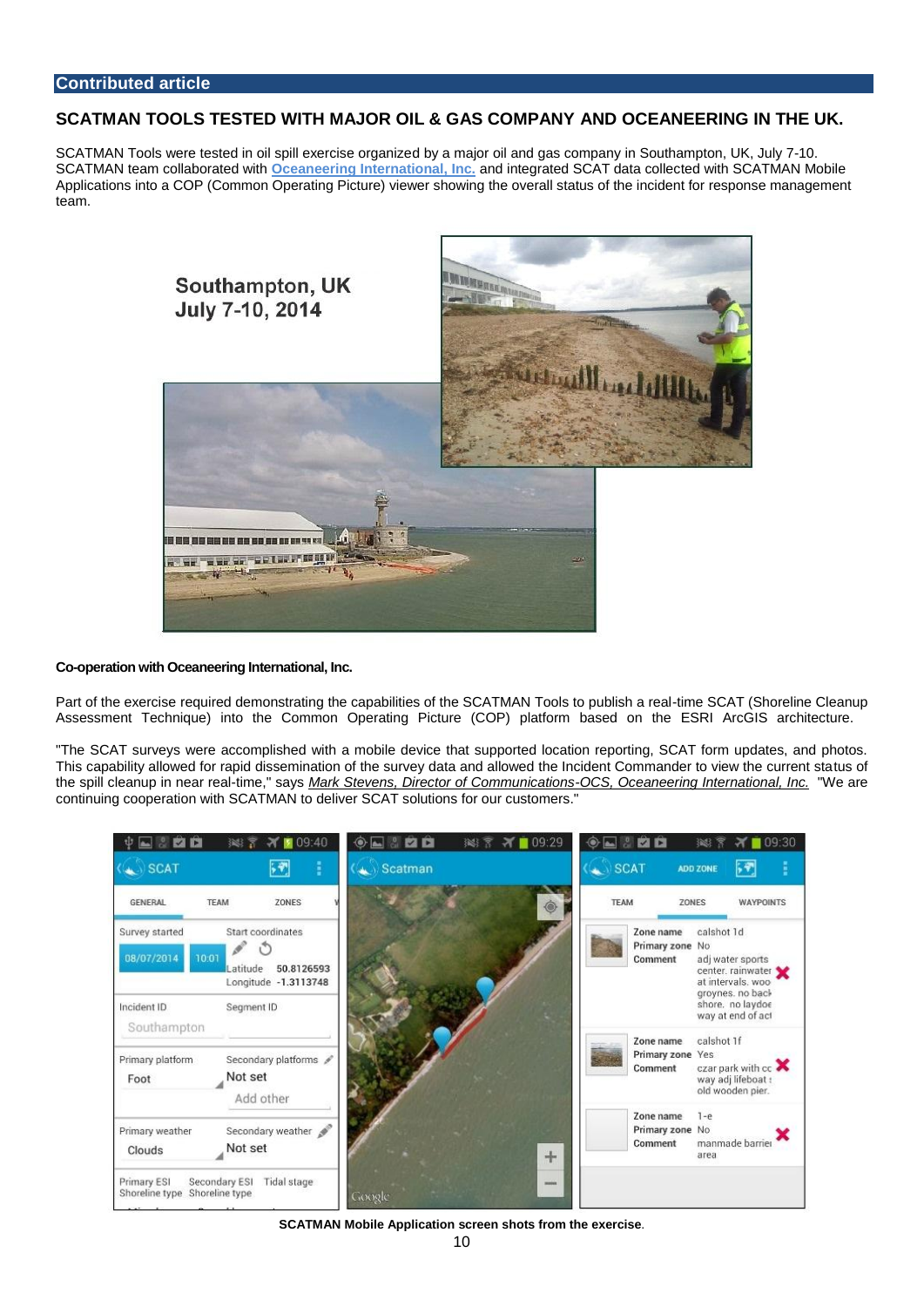## Contributed article (continued)

#### Summary and Findings from the Exercise

We had lately a possibility to trial our tools on a real oil spill in Raahe Finland, and the Southampton testing gave another good chance to see how things really go in the field use. We have learned some valuable lessons to improve our tools further what it comes to the some usability and technical issues and the overall process support for SCAT method and user organizations. Below we have listed some selected remarks from the field tests.

SCATMAN integration to external system: Although the integration of SCATMAN and COP was done in a very tight schedule, we were able to implement a working system that clearly proved that SCATMAN Tools have a flexible interface to communicate with and output data to other external systems, tools and services.

SCAT forms and fields: In Southampton we used our standard SCAT data forms and input fields in our mobile app for surveys. As there are many variations for SCAT forms and needs, it is clearly recommendable that for more extensive use SCAT forms should be customized to support exact needs of a user organization.

SCATMAN Mobile App: Only the latest Android version of our mobile app was used in the exercise with smartphones and a rugged industrial tablet. Screen brightness of the devices was enough even in the bright sunlight with phones and the tablet with a special display. Battery life of the devices was not problem either as the surveys took only some hours in maximum. For longer working periods the battery life problems can be avoided with spare and external (USB) battery packs.

SCATMAN Web Service: We were able to test some of the latest features of our web service in the exercise. For instance, it is now possible to choose the map platform from several different maps for map presentation (see Figures below), and zoom automatically to the survey location on a map.

SCATMAN Web Service on Open Street Maps.

SCATMAN Web Service on Google Satellite maps.